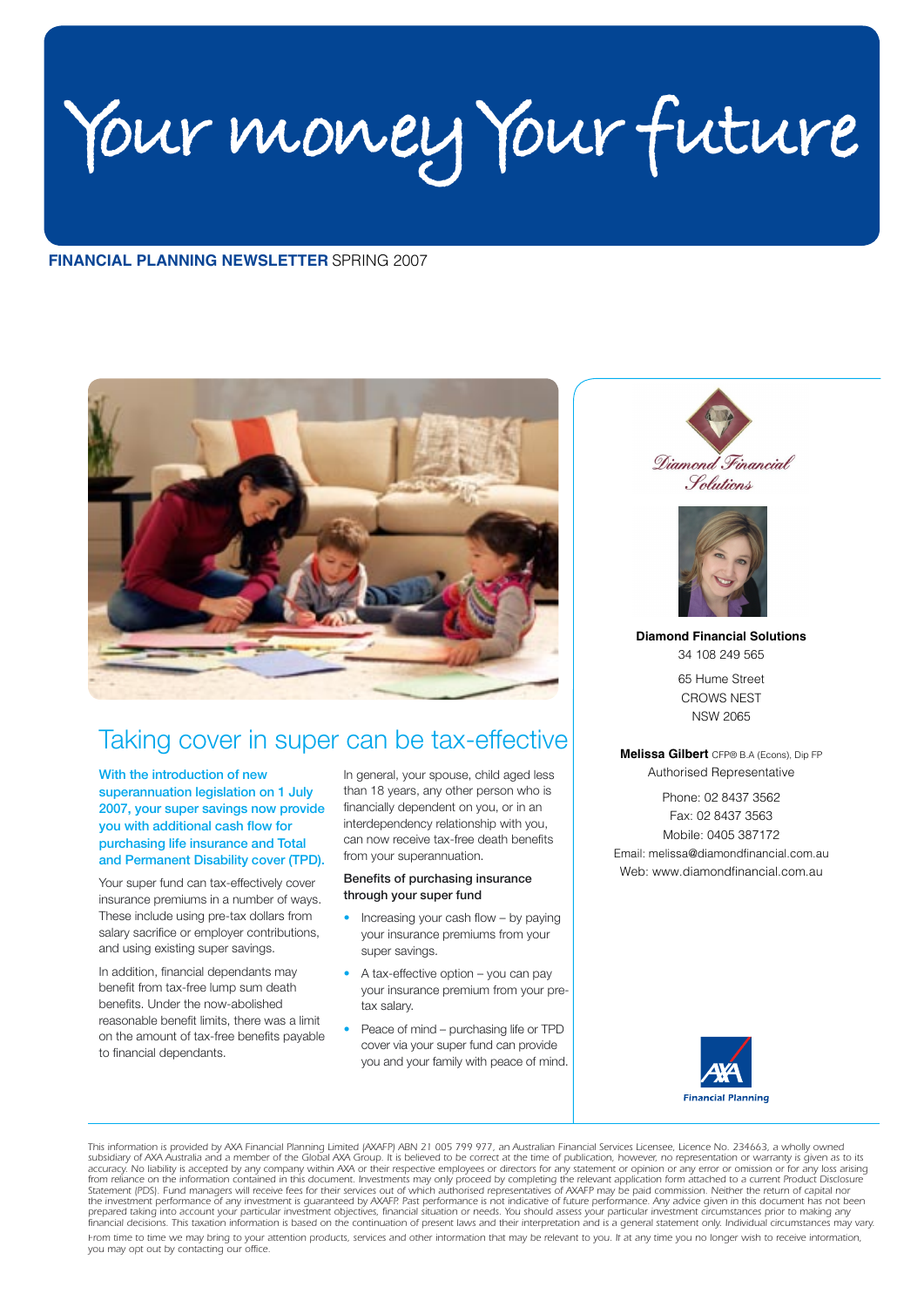# Ensuring insurance is on your shopping list

**Right now the Australian family budget** is being stretched from all sides and fitting personal insurance onto the family shopping list is becoming more difficult.

An AXA study<sup>1</sup> conducted by TNS Research in March 2007 examining Australian attitudes towards life insurance found that while most people understand the necessity of insuring everyday items like their home, car and medical health they regarded life income and trauma insurance as a lower priority.

The study found the following to be the main reasons for the generally low level of interest Australians have when it comes to personal insurance:

- the emotionally confronting nature the topic
- an uncertainty about what constituted an adequate level of life insurance, and
- the perception that life insurance doesn't give them any immediate tangible benefit.

Not surprisingly, people don't like to contemplate their own passing or that of loved ones. But the study also found that once people were alerted to the importance of insurance, they were inspired to take action and ensure their level of cover was adequate.

# Peace of mind you can't touch

No one likes to imagine injury, death or illness happening to themselves or their family. But the truth is that insurance can be a great way to gain some peace of mind and help alleviate the financial worry associated with some of life's uncertainties.

While it's true that insurance isn't a product you buy for immediate use, it can help answer some of life's great questions. Consider, for example:

- Who will be there to look after your family or pay your outstanding debts if something happens to you? Alternatively, what would you do if something happened to your partner?
- How can you protect your family from the financial impact of you becoming totally and permanently disabled?
- What are the financial consequences if vou suffer a serious trauma, such as a heart attack?
- How would your family cope if an injury or illness prevented you from earning an income? How would your life change if your partner suffered an injury or illness which prevented them from either working or undertaking home duties?

#### Insurance should be an odds-on favourite

When it comes to the age-old question of 'How much insurance is enough?', the answer turns out to be a very personal one. The level of insurance that suits vour individual needs and those of your family will ultimately depend on your individual circumstances.

This is how we, as professional financial advisers, can help. We're able to independently asses your needs and, using our experience and knowledge of the industry, provide a detailed recommendation on the right level of insurance for you.

The table below highlights the importance of including personal insurance on your family's shopping list.

### More information?

For more information on how to obtain and assess the right level of insurance for you and your family, please contact us.

| <b>Situation</b>                                                                    | Statistics <sup>2</sup>                                                                                                                     | <b>Outcome without insurance</b>                                                                                                                                                                  | Insurance solution                                 | <b>Insurance description</b>                                                                                                                                                                                                                                                    |
|-------------------------------------------------------------------------------------|---------------------------------------------------------------------------------------------------------------------------------------------|---------------------------------------------------------------------------------------------------------------------------------------------------------------------------------------------------|----------------------------------------------------|---------------------------------------------------------------------------------------------------------------------------------------------------------------------------------------------------------------------------------------------------------------------------------|
| Premature or<br>accidental death                                                    | Of the 132,508 deaths<br>reported in 2004, around 25%<br>of male deaths and 15% of<br>female deaths were of people<br>aged less than 65.    | Without insurance, your family<br>could be left to pay outstanding<br>debts in their hour of need.                                                                                                | Life insurance                                     | In the event of your death, or the<br>diagnosis of a terminal illness, your<br>life insurance will be paid to your<br>nominated beneficiary.                                                                                                                                    |
| An injury or illness<br>that prevents you<br>from working                           | In 2003/04, more than<br>370,000 people were admitted<br>as inpatients to Australian<br>hospitals as a result of injury.                    | If you are unable to earn an<br>income, you may have trouble<br>paying any outstanding debts or<br>ongoing living expenses.                                                                       | Income insurance                                   | Provides you with a replacement<br>income of up to 75% of your income<br>(net of business expenses, but before<br>tax), if you are totally disabled and<br>unable to work due to either sickness<br>or injury.                                                                  |
| A total and permanent<br>disability that prevents<br>you from ever<br>working again | In 2004, the Australian Bureau<br>of Statistics reported that 1 in<br>16 Australians have a severe or<br>profound core activity limitation. | The resulting loss of income<br>means it may be difficult for you<br>to pay outstanding debts and<br>living expenses.                                                                             | <b>Total and Permanent</b><br>Disability insurance | Provides a lump sum payment in the<br>event that you become totally and<br>permanently disabled.                                                                                                                                                                                |
| You survive a trauma<br>such as heart attack,<br>cancer or stroke                   | In Australia, it is expected that<br>1 in 3 males and 1 in 4 females<br>will be diagnosed with cancer<br>before the age of 75.              | Your family and loved ones must<br>cope with the increased financial<br>burden of your recovery costs,<br>as well as the probable reduction<br>in family income for an unknown<br>period of time. | Trauma recovery<br>insurance                       | May ease the financial burden of<br>trauma by paying you a lump sum<br>in the event that you suffer one of a<br>comprehensive list of trauma events,<br>including heart attack, stroke and<br>cancer. The lump sum payment<br>will help to give you financial peace<br>of mind. |

1 'Australian attitudes to underinsurance', TNS Research, March 2007.

2 All statistics are sourced from Australia's Health 2006 (Australian Institute of Health and Welfare 2006. AIHW catalogue number AUS 73. Canberra: AIHW)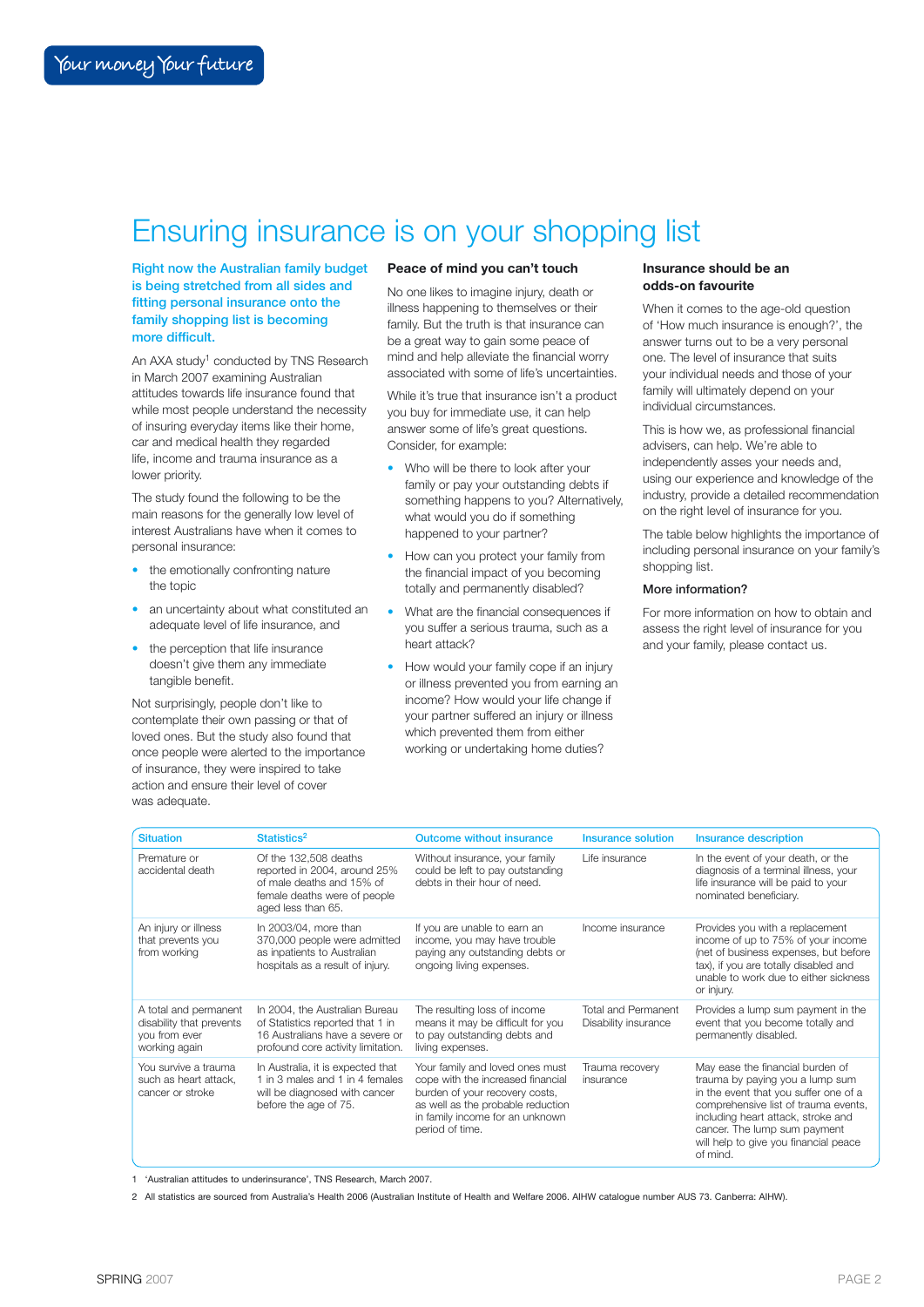# Increase your investment options through mortgage reduction

A focused approach to mortgage reduction could save you thousands in interest repayments and free up equity to capitalise on other investment opportunities.

For many Australians, driving their mortgage down is a key focus of their financial activities. There are a number of good reasons why – first and foremost the dream of debt-free home ownership.

Key to driving your mortgage down is paying off the principal component (the original amount you borrowed minus the interest) as quickly as possible. Here are some simple strategies to help you achieve this goal:

Make extra repayments – The most obvious and effective way to pay your mortgage off quicker is to simply make additional repayments. Since any principal repayments immediately reduce the amount of interest you pay, even small contributions will add up over the long run.

Switch to fortnightly payments – Rather than repaying your mortgage on a monthly basis, typical of most lenders, pay your mortgage fortnightly (26 repayments annually). Each year, you'll make the equivalent of 13 monthly repayments instead of the standard 12!

Convert to a 100 per cent offset account – When you deposit your earnings into an offset account linked to your home loan, the amount is treated as a deduction from the principal when interest is calculated, effectively reducing the interest accruing. If your loan repayments are set up as interest only, this will also reduce your loan repayments. Channel the saved interest back into your loan or keep all additional funds in the offset account.

Consider a professional package – Some lenders offer special packages to 'low risk' professionals with loans of around \$100,000 and upwards. Professional packages offer a reduced interest rate, typically 0.3 – 0.7 per cent lower (and in some cases more),

though the annual fees are generally higher than standard loans. Most professional packages also include a fee-free transaction or offset account and a credit card, among other concessions.

Use a line of credit – Line of credit mortgages allow you to channel additional funds directly into your home loan, reducing the principal and the interest charged. A credit card with an interest-free period can be used to meet monthly outgoings, which is then repaid from the line of credit at the end of the month. Discipline and organisation are essential to use this product to maximum effect.

Mortgage reduction is easy – all it requires is a mix of diligence and planning, matched with the right product. Owning your own home outright is an enormous milestone – not only does it offer security and peace of mind, but it also opens up another world of investment opportunities, with very lucrative returns.

# Respond to rate rises – fixed or variable?

## With a potential rate rise always around the corner, be prepared by considering the benefits of fixing part or all of your mortgage's interest rate.

With inflation threatening to push interest rates up, borrowers are mulling over the merits of the fixed-rate loan. Mortgages aren't designed to be 'one-size-fits-all'; while fixing your interest rate offers an effective means to combat further rate hikes, there may be other options that better suit your needs.

Fixed vs. variable – what's the difference? A fixed rate refers to a loan with a predetermined interest rate set for a given period, usually between one and five years. This differs from a variable rate, which changes according to decisions made by the Reserve Bank of Australia (RBA).

When choosing between a fixed or variablerate loan there are a number of key features to keep in mind:

#### Variable rates – Advantages

• generally lower than fixed rates; should market rates go down you may also see a decrease in your monthly repayments

- offer flexibility should your circumstances change; easier to increase or decrease monthly repayments and typically feature a low or no penalty for early discharge of the loan, and
- commonly offer more features such as redraw and 100 per cent offset

# Variable rates – Considerations

- less certainty when planning your long-term financial aims and objectives, and
- if interest rates do go up, will you still be able to cover your repayments?

#### Fixed rates – Advantages

- offer certainty for borrowers who would have trouble managing a higher rate, and
- ideal for those working to a tight budget, as repayments won't change should rates rise.

#### Fixed rates – Considerations

• typically less flexible, with possible heavy penalties if you pay out early or refinance the mortgage

- no benefit if interest rates go down
- switching to a fixed-rate loan may have associated fees and charges
- not usually available for construction loans, and
- in some cases, the rate offered at the time of application may not be the rate you finally get unless you elect to 'rate lock' (sometimes at an extra cost) at application time.

# Best of both worlds – split rates

While both fixed and variable-rate mortgages have their benefits, there is a hybrid loan that lets you have the best of both worlds: the split-rate loan. This divides your loan into a fixed and variable rate component, allowing you to take advantage of the lower variable rate and flexibility for part of your loan, while maintaining the security of a fixed rate for the other component. You can usually choose the proportion of your loan on fixed and variable to suit your circumstances. You may even select more than one fixed-rate term, so that the fixed-rate loans mature at progressive intervals.